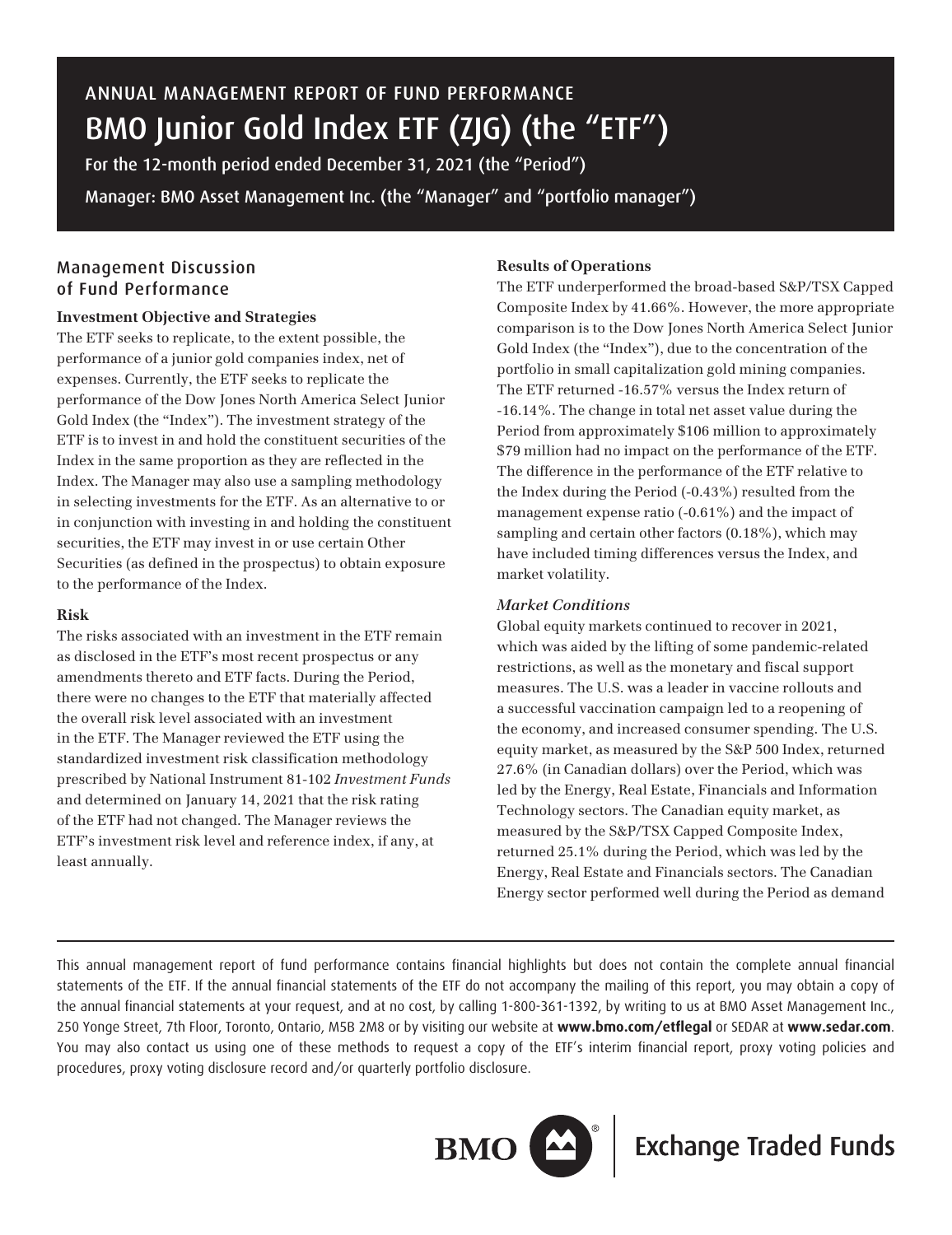for oil increased and production remained low. The West Texas Intermediate (WTI) oil price began the Period at US\$48 per barrel and closed the Period at US\$75 per barrel. Gold, amid expectations of rising rates, had a disappointing 2021 year and ended the Period at US\$1,829 per ounce.

The U.S. Federal Reserve Board ("Fed") continued to provide monetary and fiscal support and the overnight policy rate remained unchanged at 0.25% during the Period. Although the Fed has been accommodative throughout the pandemic, they are signalling a hawkish tone due to inflation concerns which has added more volatility to growth stocks. The Bank of Canada ("BoC") also held its target overnight rate at 0.25% over the Period to support the economic recovery.

Significant individual stock contributors to performance included Pretium Resources Inc. and Osisko Mining Inc., while B2Gold Corp. and Coeur Mining Inc. detracted the most from performance.

#### **Recent Developments**

Like many other developed economies, Canadian equities will be facing rising rates as the BoC looks to tighten monetary conditions by raising its overnight rate. Currently, as measured by Overnight Interest Rate Swaps (OIS), the market is anticipating close to six rate hikes by the BoC in 2022. While its unlikely that they will raise rates in six out of the eight scheduled meetings, higher rates are imminent. Even with inflation proving to be sustained, it is anticipated that the BoC will not risk overshooting on rate hikes in order to avoid stalling the economy and potentially causing stagflation (high inflation combined with high unemployment and slowing economic growth). As a result, it is expected that economic growth will remain positive, but at a lower rate than 2021.

The prospect of higher real interest rates amid higher nominal rates, as well as the Fed's tapering and balance sheet unwinding will likely put the price of gold under pressure for the first half of 2022. In addition, the rise of cryptocurrencies as alternative to gold has taken some appeal away from the yellow metal. That said, gold has a historical track record of dipping ahead of real rates' take off and rebounding after the first-rate hike of the cycle is in.

In February 2022, hostilities commenced in Ukraine. In response, a number of countries have imposed economic sanctions on Russia and certain Russian citizens and entities. The impact of the hostilities, economic sanctions and other measures may have wide-ranging global effects on price volatility for securities and commodities as well as the

stability of global financial markets. It is uncertain how long the hostilities, economic sanctions and market instability will continue and whether they will escalate further.

## **Related Party Transactions**

From time to time, the Manager may, on behalf of the ETF, enter into transactions or arrangements with or involving other members of BMO Financial Group, or certain other persons or companies that are related or connected to the Manager (each a "Related Party"). The purpose of this section is to provide a brief description of any transactions involving the ETF and a Related Party.

#### *Manager*

The Manager, an indirect, wholly-owned subsidiary of Bank of Montreal ("BMO"), is the portfolio manager, trustee and promoter of the ETF. The Manager is paid a management fee by the ETF as compensation for its services, which is described in the "Management Fees" section later in this document.

#### *Designated Broker*

The Manager has entered into an agreement with BMO Nesbitt Burns Inc., an affiliate of the Manager, to act as designated broker and dealer for distribution of BMO exchange traded funds, on terms and conditions that are comparable to arm's length agreements in the exchange traded funds industry. The material terms and conditions of the agreement have been disclosed in the ETF's prospectus.

The Manager has also entered into agreements with certain other registered dealers in Canada to act as dealers for the creation and redemption of units of BMO exchange traded funds.

## *Buying and Selling Securities*

During the Period, the ETF relied on standing instructions provided by the independent review committee ("IRC") for any of the following related party transactions that may have occurred in the ETF (each, a "Related Party Transaction"):

(a) investments in securities issued by BMO, an affiliate of the Manager, or any other issuer related to the Manager;

(b) investments in a class of non-government debt securities and/or equity securities of an issuer during the period of distribution of those securities to the public and/or the 60-day period following the distribution period where BMO Nesbitt Burns Inc., an affiliate of the Manager, or any other affiliate of the Manager acted as an underwriter in the distribution;

(c) trades in debt securities in the secondary market with BMO Nesbitt Burns Inc., an affiliate of the Manager, that is trading with the ETF as principal; and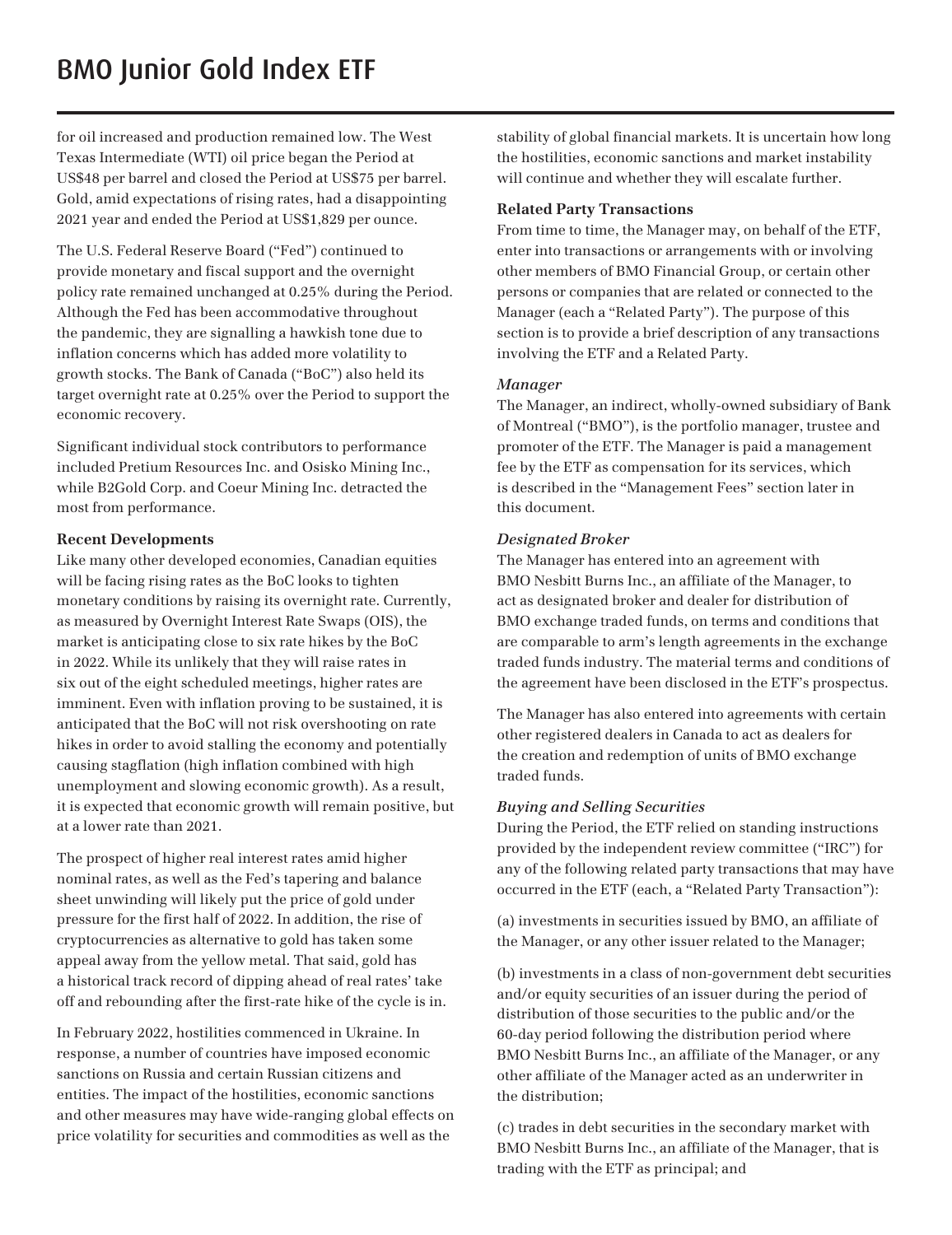(d) trades of a security from or to, another investment fund or a managed account managed by the Manager or an affiliate of the Manager.

In accordance with the IRC's standing instructions, in making a decision to cause the ETF to enter into a Related Party Transaction, the Manager and the portfolio manager of the ETF are required to comply with the Manager's written policies and procedures governing the Related Party Transaction and report periodically to the IRC, describing each instance that the Manager relied on the standing instructions and its compliance or non-compliance with the governing policies and procedures. The governing policies and procedures are designed to ensure that each Related Party Transaction (i) is made free from any influence of BMO, BMO Nesbitt Burns Inc. or an associate or affiliate of BMO and/or BMO Nesbitt Burns Inc. and without taking into account any considerations relevant to BMO, BMO Nesbitt Burns Inc. or an associate or affiliate of BMO and/or BMO Nesbitt Burns Inc.; (ii) represents the business judgment of the Manager, uninfluenced by considerations other than the best interests of the ETF; and (iii) achieves a fair and reasonable result for the ETF.

#### *Brokerage Commissions*

The ETF pays standard brokerage commissions at market rates to BMO Nesbitt Burns Inc., an affiliate of the Manager, for executing a portion of its trades. The brokerage commissions charged to the ETF (excluding exchange and other fees) during the periods were as follows:

|                                                      | 2021   | 2020   |
|------------------------------------------------------|--------|--------|
| Total brokerage commissions                          | 17.913 | 47.816 |
| Brokerage Commissions paid to BMO Nesbitt Burns Inc. | 5.411  | 7.122  |

## Financial Highlights

The following tables show selected key financial information about the ETF and are intended to help you understand the ETF's financial performance for the periods indicated.

#### **The ETF's Net Assets per Unit(1)**

|                                           | Financial years ended Dec. 31 |         |        |               |        |        |
|-------------------------------------------|-------------------------------|---------|--------|---------------|--------|--------|
| <b>Listed CAD Units</b>                   |                               | 2021    | 2020   | 2019          | 2018   | 2017   |
| Net assets, beginning of period           | Ś                             | 78.02   | 62.67  | 7.37          | 9.06   | 8.10   |
| Increase (decrease) from operations       |                               |         |        |               |        |        |
| Total revenue                             | \$                            | 0.81    | 0.46   | 0.18          | 0.04   | 0.05   |
| Total expenses <sup>(2)</sup>             | \$                            | (0.44)  | (0.48) | (0.36)        | (0.05) | (0.07) |
| Realized gains (losses) for the period    | \$                            | 0.92    | 20.38  | 5.78          | (2.81) | 0.49   |
| Unrealized gains (losses) for the period  | \$                            | (14.06) | (8.87) | 13.24         | 1.24   | 0.39   |
| Total increase (decrease) from            |                               |         |        |               |        |        |
| operations <sup>(3)</sup>                 | \$                            | (12.77) | 11.49  | 18.84         | (1.58) | 0.86   |
| <b>Distributions</b>                      |                               |         |        |               |        |        |
| From net investment income                |                               |         |        |               |        |        |
| (excluding dividends)                     | \$                            |         |        |               |        |        |
| From dividends                            |                               | 0.20    |        |               |        |        |
| From capital gains                        |                               |         |        |               |        |        |
| Return of capital                         |                               | 0.03    |        |               |        |        |
| Total Annual Distributions <sup>(4)</sup> |                               | 0.23    |        |               |        |        |
| Net assets, end of period                 |                               | 64.86   | 78.02  | $62.67^{(5)}$ | 7.37   | 9.06   |

(1) This information is derived from the ETF's audited annual financial statements.

<sup>(2)</sup> Includes commissions and other portfolio transaction costs and withholding taxes.

<sup>(3)</sup> Net assets and distributions are based on the actual number of units outstanding at the relevant time. The increase/decrease from operations is based on the weighted average number of units outstanding over the financial period. This table is not intended to be a reconciliation of beginning to ending net assets per unit.

(4) Distributions were either paid in cash or reinvested in additional units of the ETF, or both.

<sup>(5)</sup> As at the close of business on January 25, 2019, the Listed CAD Units were consolidated on the basis of a 1:6 ratio. The net assets per unit as at December 31, 2019 of \$62.67 is after the consolidation of units as at January 25, 2019.

#### **Ratios and Supplemental Data**

|                                              |     | Financial years ended Dec. 31 |         |               |        |        |  |
|----------------------------------------------|-----|-------------------------------|---------|---------------|--------|--------|--|
| <b>Listed CAD Units</b>                      |     | 2021                          | 2020    | 2019          | 2018   | 2017   |  |
| Total net asset value (000's) <sup>(1)</sup> | \$  | 78,659                        | 105,701 | 95,811        | 67,916 | 88,873 |  |
| Number of units outstanding $(000's)^{(1)}$  |     | 1,213                         | 1,355   | 1,529         | 9,211  | 9,809  |  |
| Management expense ratio <sup>(2)</sup>      | 0/0 | 0.61                          | 0.61    | 0.61          | 0.60   | 0.60   |  |
| Management expense ratio before              |     |                               |         |               |        |        |  |
| waivers or absorptions <sup>(2)</sup>        | 0/0 | 0.61                          | 0.61    | 0.61          | 0.60   | 0.60   |  |
| Trading expense ratio(3)                     | 0/0 | 0.02                          | 0.04    | 0.08          | 0.05   | 0.17   |  |
| Portfolio turnover rate <sup>(4)</sup>       | 0/0 | 24.69                         | 151.62  | 51.63         | 88.65  | 117.42 |  |
| Net asset value per unit                     | Ś   | 64.86                         | 78.02   | $62.67^{(5)}$ | 7.37   | 9.06   |  |
| Closing market price                         |     | 64.83                         | 78.01   | 62.71         | 7.36   | 9.06   |  |

(1) This information is provided as at December 31 of the period shown.

(2) Management expense ratio is based on total expenses (excluding commissions and other portfolio transaction costs) for the stated period and is expressed as an annualized percentage of daily average net asset value during the period.

(3) The trading expense ratio represents total commissions and other portfolio transaction costs expressed as an annualized percentage of daily average net asset value during the period.

(4) The ETF's portfolio turnover rate indicates how actively the ETF's portfolio manager manages its portfolio investments. A portfolio turnover rate of 100% is equivalent to the ETF buying and selling all of the securities in its portfolio once in the course of the year. The higher an ETF's portfolio turnover rate in a year, the greater the trading costs payable by the ETF in the year, and the greater the chance of an investor receiving taxable capital gains in the year. There is not necessarily a relationship between a high turnover rate and the performance of an ETF.

<sup>(5)</sup> As at the close of business on January 25, 2019, the Listed CAD Units were consolidated on the basis of a 1:6 ratio. The net assets per unit as at December 31, 2019 of \$62.67 is after the consolidation of units as at January 25, 2019.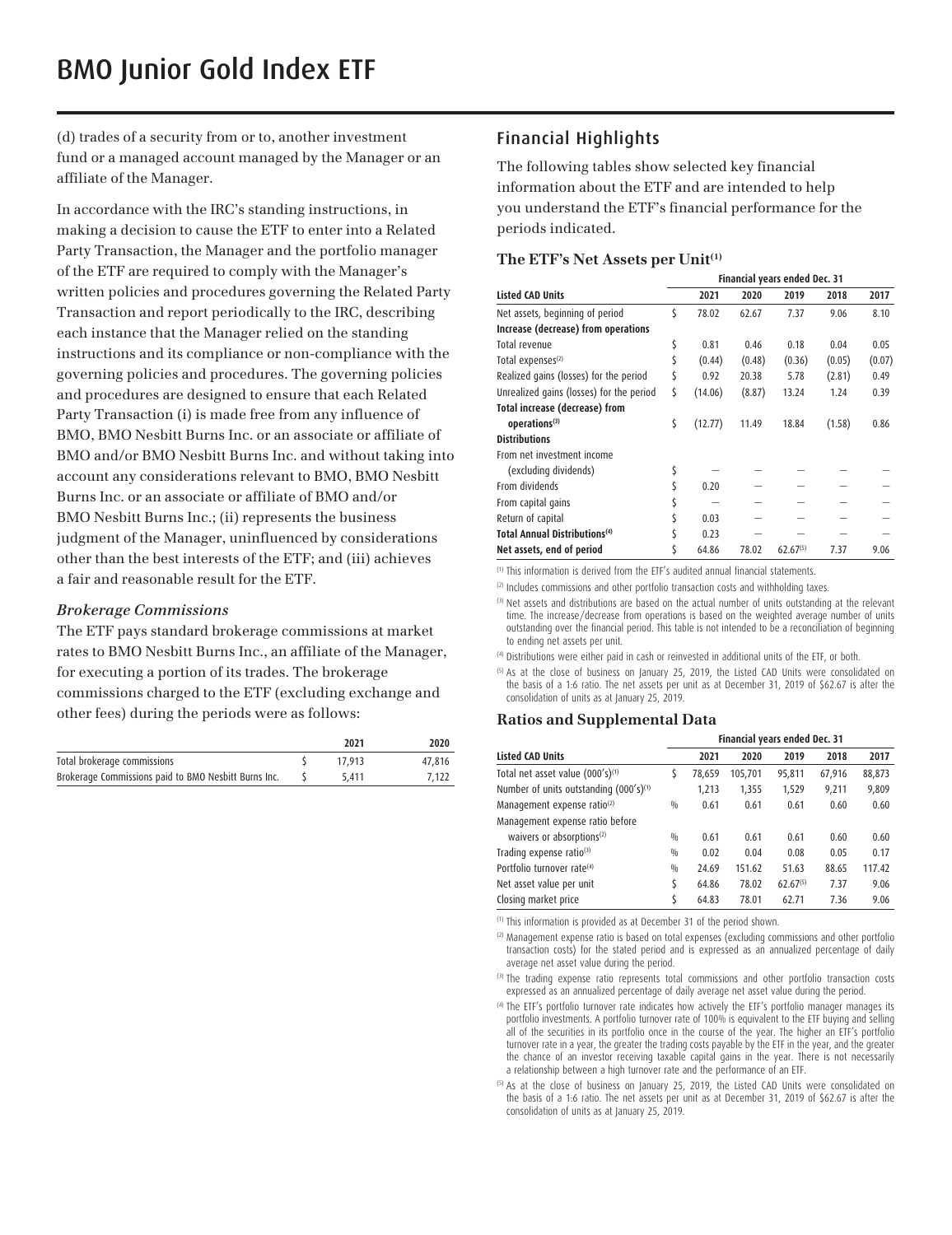#### **Management Fees**

The Manager is responsible for the day-to-day management of the business and operations of the ETF. The Manager monitors and evaluates the ETF's performance, manages the portfolio and provides certain administrative services required by the ETF. As compensation for its services, the Manager is entitled to receive a management fee payable quarterly and calculated based on the daily net asset value of the ETF at the annual rate set out in the table below. The management fee is subject to applicable taxes. The Manager may, from time to time in its discretion, waive all or a portion of the management fee charged.

| Ticker | Annual<br>Management Fee Rate<br>$\frac{0}{0}$ |
|--------|------------------------------------------------|
| ZJG    | 0.55                                           |

## Past Performance

The ETF's performance information assumes that all distributions made by the ETF in the periods shown were used to purchase additional units of the ETF and is based on the net asset value of the ETF.

The performance information does not take into account sales, redemption, distribution or other optional charges that, if applicable, would have reduced returns or performance. Please remember that how the ETF has performed in the past does not indicate how it will perform in the future.

## **Year-by-Year Returns**

The following bar chart shows the performance of the ETF for each of the financial years shown and illustrates how the ETF's performance has changed year to year. The chart shows, in percentage terms, how much an investment made on the first day of each financial year would have increased or decreased by the last day of each financial year.





#### **Annual Compound Returns**

This table compares the historical annual compound returns of the ETF with its benchmark index, the Dow Jones North America Select Junior Gold Index and a broad-based index, the S&P/TSX Capped Composite Index.

The Dow Jones North America Select Junior Gold Index is a float-adjusted market capitalization weighted index that tracks the securities that are classified on the Industry Classification Benchmark as gold mining.

The S&P/TSX Capped Composite Index is a market capitalization-weighted index of securities of the largest and most liquid companies on the TSX. It is the broadest in the S&P/TSX family and is the basis for multiple sub-indices. It includes common stocks and income trust units.

*As at December 31, 2021*

| <b>Listed CAD Units</b>               |               |                 |       |       |        | Since     |
|---------------------------------------|---------------|-----------------|-------|-------|--------|-----------|
|                                       |               | 1Yr             | 3Yr   | 5Yr   | 10Yr   | Inception |
| BMO Junior Gold Index ETF             | 0/0           | $(16.57)$ 13.74 |       | 6.03  | (4.37) |           |
| Dow Jones North America Select Junior |               |                 |       |       |        |           |
| Gold Index                            | $\frac{0}{0}$ | (16.14)         | 14.42 | 6.50  | (3.94) |           |
| S&P/TSX Capped Composite Index        | 0/0           | 25.09           | 17.52 | 10 04 | 9.14   |           |

*A discussion on the relative performance of the ETF as compared to its benchmark index and broad-based index can be found under the Results of Operations section of this report.*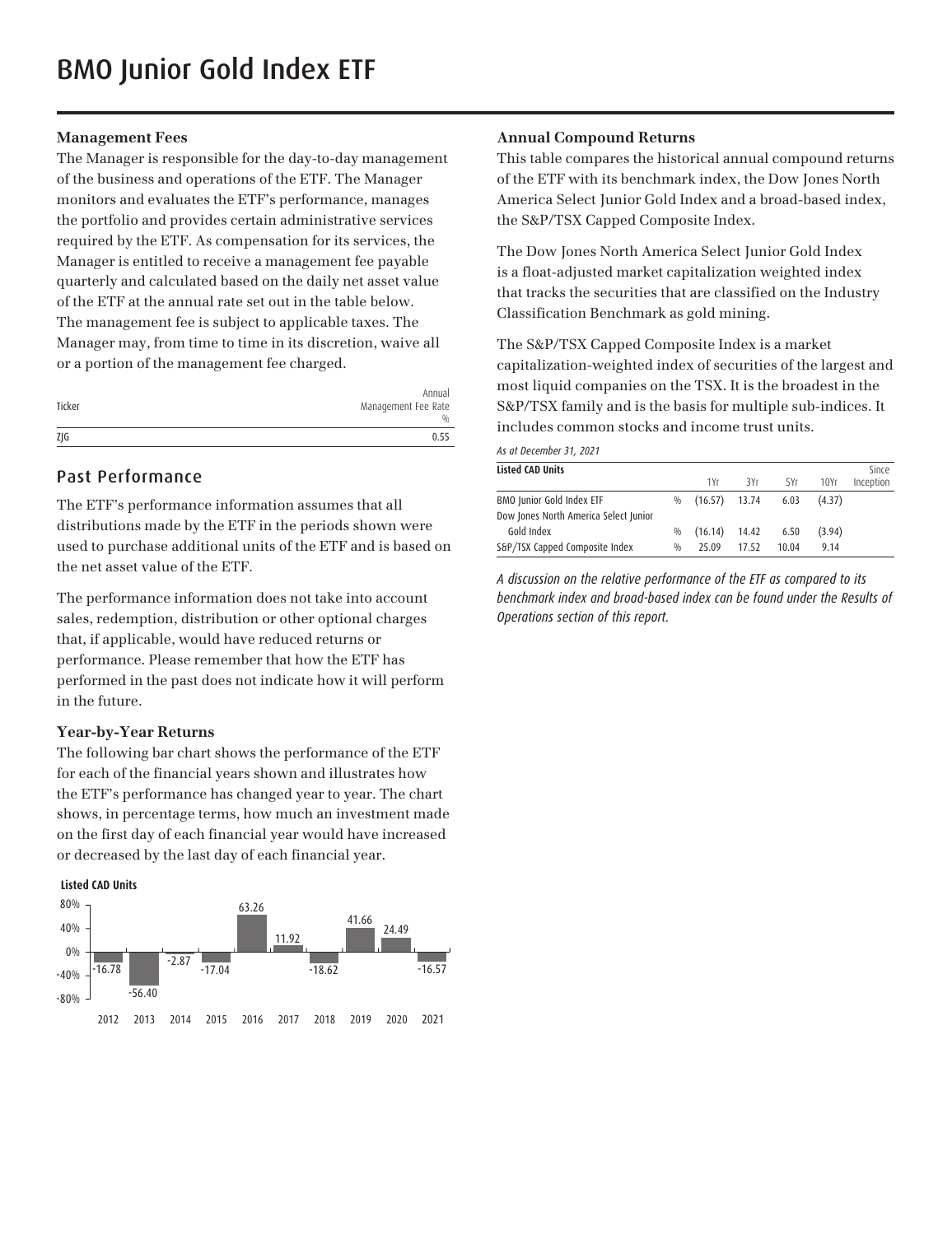# Summary of Investment Portfolio

*As at December 31, 2021*

|                                                                           | % of Net           |
|---------------------------------------------------------------------------|--------------------|
| <b>Portfolio Allocation</b>                                               | <b>Asset Value</b> |
|                                                                           |                    |
|                                                                           |                    |
| <b>Total Portfolio Allocation</b>                                         | 100.0              |
|                                                                           |                    |
|                                                                           | % of Net           |
| <b>Sector Allocation</b>                                                  | <b>Asset Value</b> |
|                                                                           |                    |
| <b>Total Sector Allocation</b><br><u> 1980 - Johann Barbara, martxa a</u> | 100.0              |
|                                                                           |                    |
|                                                                           | % of Net           |
| Top 25 Holdings Asset Value                                               |                    |
|                                                                           |                    |
|                                                                           |                    |
|                                                                           |                    |
|                                                                           |                    |
|                                                                           |                    |
|                                                                           |                    |
|                                                                           |                    |
|                                                                           |                    |
|                                                                           |                    |
|                                                                           |                    |
|                                                                           |                    |
|                                                                           |                    |
|                                                                           |                    |
|                                                                           |                    |
|                                                                           |                    |
|                                                                           |                    |
|                                                                           |                    |
|                                                                           |                    |
|                                                                           |                    |
|                                                                           |                    |
|                                                                           |                    |
|                                                                           |                    |
|                                                                           |                    |
|                                                                           |                    |
|                                                                           |                    |
| Top Holdings as a Percentage of Total Net Asset Value                     | 90.8               |
| <b>Total Net Asset Value</b>                                              | \$78,659,339       |

*The summary of investment portfolio may change due to the ETF's ongoing portfolio transactions. Updates are available quarterly.*